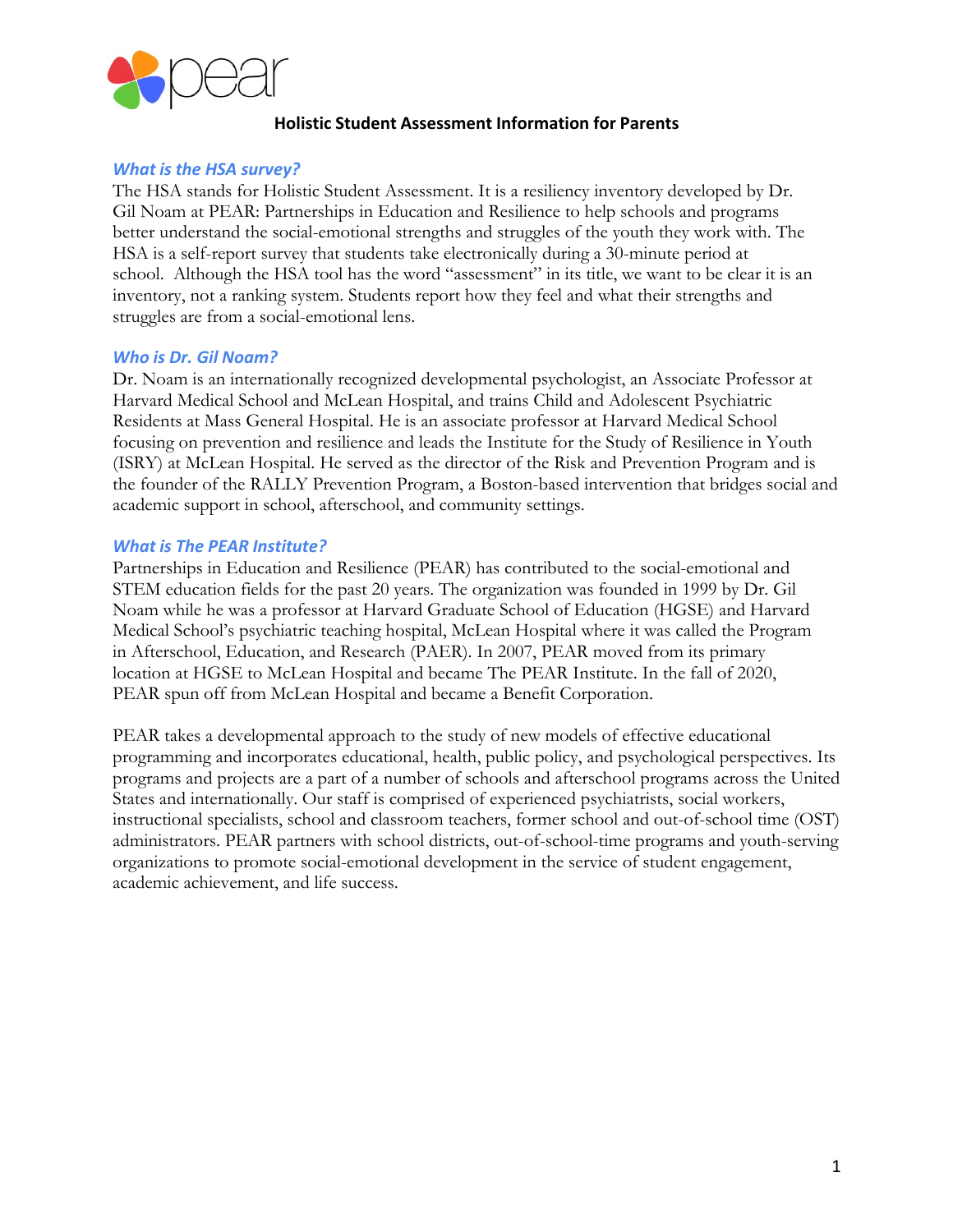

There are several versions of the HSA, but the most common version looks at three domains of social emotional development: resiliencies, relationships, and learning and school engagement. Within these three areas, there are 14 scales (defined in the table below).

| Domain                               | <b>HSA</b> Scale                    | Definition                                                                                                     | Sample Item                                                                     |
|--------------------------------------|-------------------------------------|----------------------------------------------------------------------------------------------------------------|---------------------------------------------------------------------------------|
| Resiliencies                         | Action Orientation                  | Engagement in physical and hands-on<br>activities.                                                             | I like being physically active<br>and moving my body.                           |
|                                      | Assertiveness                       | Confidence in putting oneself forward<br>and standing up for what one believes.                                | I defend myself against unfair<br>rules.                                        |
|                                      | Perseverance                        | Persistence in work and problem<br>solving despite obstacles.                                                  | I keep going with work even<br>when it takes longer than I<br>thought it would. |
|                                      | Empathy                             | Recognition of other's feelings and<br>experiences.                                                            | I like to help people with their<br>problems.                                   |
|                                      | Reflection                          | Inner thought processes and self-<br>awareness, and internal responsiveness<br>toward broader societal issues. | I try to understand the world I<br>live in.                                     |
|                                      | <b>Emotional Control</b>            | Self-regulation of distress and<br>management of anger.                                                        | I react to things so quickly I get<br>in trouble.                               |
|                                      | Trust                               | Perception of other people as helpful<br>and trustworthy.                                                      | I trust other people.                                                           |
|                                      | Optimism                            | Enthusiasm for and hopefulness about<br>one's life.                                                            | I have more good times than<br>bad times.                                       |
| Relationships                        | Relationships with<br>Peers         | Positive and supportive social<br>connections with friends and<br>classmates.                                  | I have friends I can trust.                                                     |
|                                      | Relationships with<br><b>Adults</b> | Positive connections and attitudes<br>toward interactions with adults.                                         | There are adults I look up to<br>and admire.                                    |
| Learning and<br>School<br>Engagement | Learning Interest                   | Desire to learn and acquire new<br>knowledge.                                                                  | I like to learn new things.                                                     |
|                                      | Critical Thinking                   | Examination of information,<br>exploration of ideas, and independent<br>thought.                               | I try to look at a situation in<br>different ways.                              |
|                                      | Academic<br>Motivation              | Incentive to succeed in school, without<br>necessarily including general interest in<br>learning.              | I want to be a good student.                                                    |
|                                      | School Bonding                      | Positive personal connections and the<br>sense of belonging in one's school.                                   | I feel like people understand<br>me at my school.                               |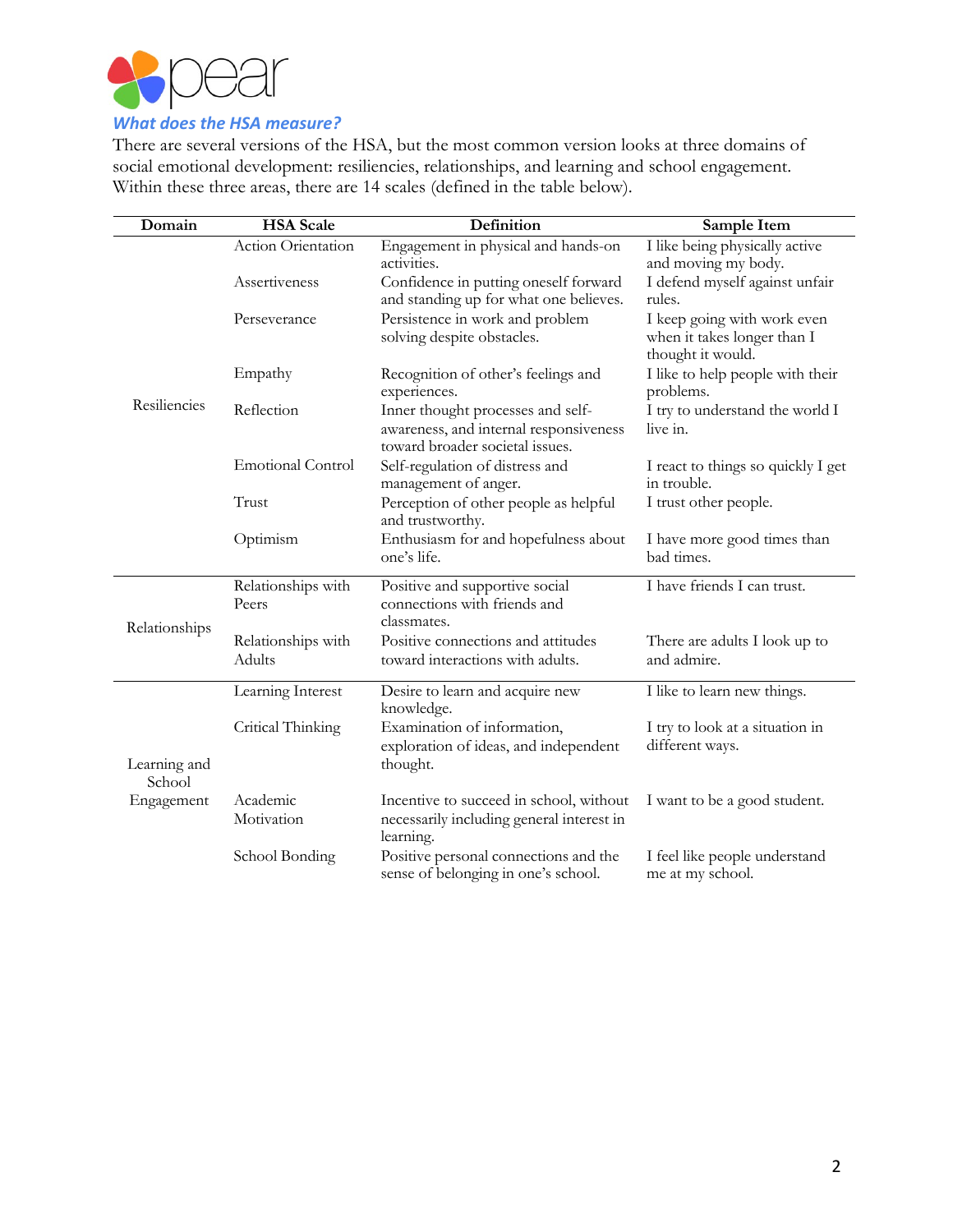

The SDQ, or Strengths and Difficulties Questionnaire, provides an initial, brief behavioral screen for 11 to 16-year-olds. Developed by Robert Goodman, Institute of Psychiatry, King's College London, the SDQ assesses positive and negative aspects of behavior and indicates whether additional or preliminary clinical interventions are needed. The SQD is included in the survey alongside the HSA.

| <b>SDQ Scale</b>          | Definition                                     | Sample Item                       |
|---------------------------|------------------------------------------------|-----------------------------------|
| Hyperactivity/            | Checks for any possible indications of         | I am constantly fidgeting or      |
| Inattention               | ADHD or ADD, looks for hyperactivity,          | squirming.                        |
|                           | difficulty staying still and concentration     |                                   |
|                           | levels.                                        |                                   |
| Conduct Problems          | Checks for conduct disorders, whether the      | I am often accused of lying or    |
|                           | respondent is able to control his temper, has  | cheating.                         |
|                           | aggressive or violent tendencies, and          |                                   |
|                           | whether he violates others or social norms.    |                                   |
| <b>Emotional Symptoms</b> | Checks for any possible emotional              | I am often unhappy, depressed, or |
|                           | disorders, such as depression or anxiety, or   | tearful.                          |
|                           | simply indicates if the respondent is          |                                   |
|                           | experiencing emotional difficulties.           |                                   |
| Peer Problems             | Checks for social difficulties, whether the    | Other children or young people    |
|                           | respondent feels she is able to interact with  | pick on me or bully me.           |
|                           | her peers, and if she feels she is liked and   |                                   |
|                           | appreciated.                                   |                                   |
| Prosocial                 | Checks for general and positive social skills, | I am helpful if someone is hurt,  |
|                           | perspective taking, empathy, kindness and      | upset, or feeling ill.            |
|                           | sociability.                                   |                                   |

# *What do you mean by strengths and resiliencies?*

Resiliencies are skills and characteristics that help all of us carry on through challenging times. They help us to navigate change or loss and to take care of ourselves when things get tough. Identifying and increasing resiliencies in young people is especially important as they enter adolescence, increase their independence in the world and prepare for young adulthood. In this sense, strengths are resiliencies – our strengths help us to manage challenges. The HSA identifies strengths in young people to help them become more resilient. Although the adults in a young person's life know a lot about that young person's strengths, allowing them to tell us about their experiences and selfperceptions can help us to communicate better with them. When a young person reports a strength that we haven't previously noted, we can build on that strength and find new opportunities for them to express it. We can also identify where they may need additional support from teachers, parents and others.

#### *How will this help build greater resiliency in my child?*

That is the goal! Identifying strengths is one important step toward building resiliency. Identifying challenges or vulnerabilities can ensure that we give your child the support they need in order to grow into healthy young adults.

#### *How are confidentiality and privacy maintained?*